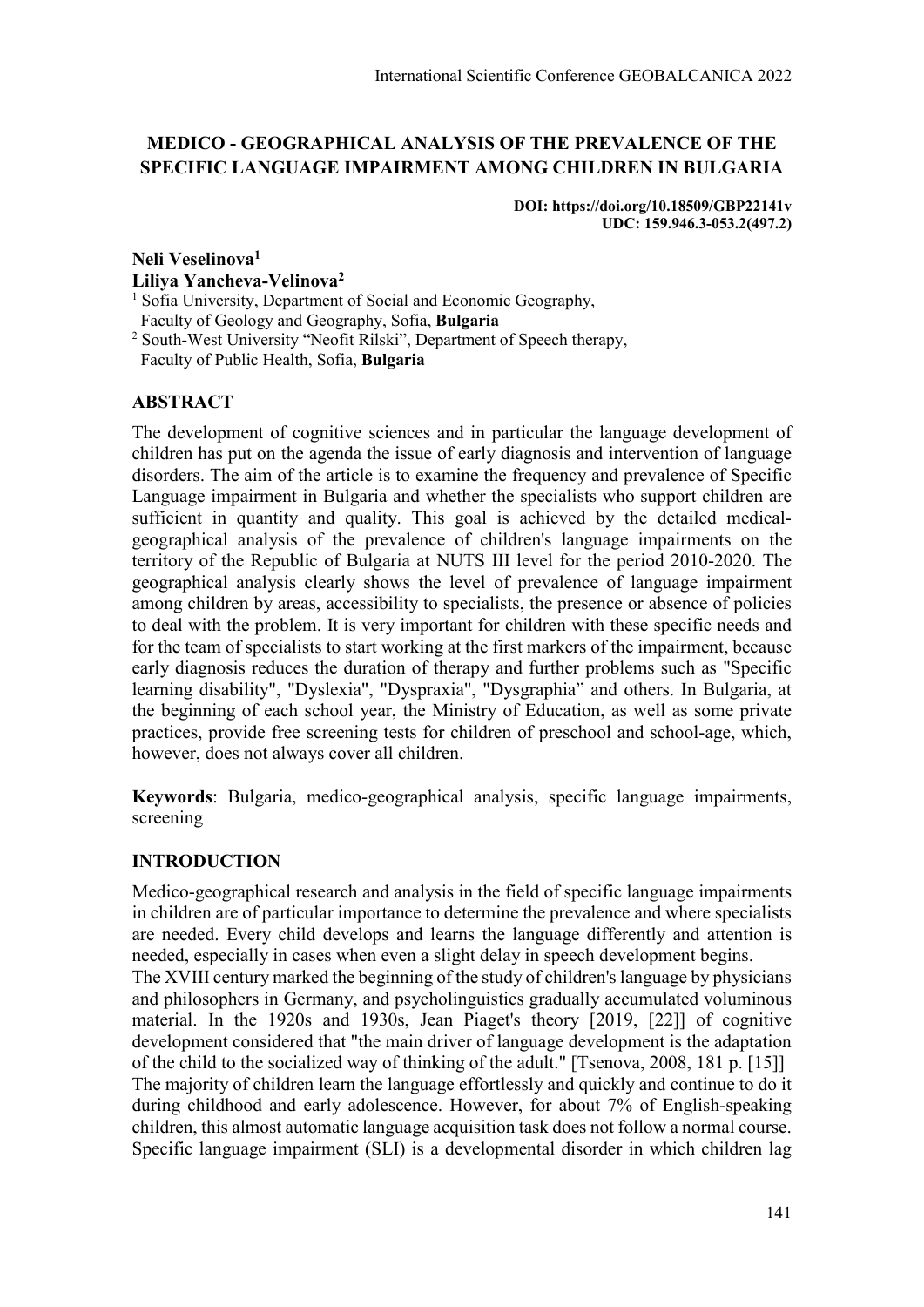behind their peers in production and language comprehension for no apparent reason [Bishop, 1997, [17]]. SLI by definition is not secondary to factors that typically cause language problems, such as a local brain lesion or traumatic brain injury, hearing loss, or even environmental factors. In addition, in SLI, language problems occur without any other visible cognitive impairment, despite the relatively normal nonverbal intelligence. Therefore, SLI is diagnosed by its language specificity [Leonard, 1998, [19]].

Timely intervention is a key factor in bridging the lagging in the language formation and if the family has the necessary information to access specialists at national, regional, and municipal levels, the child has a chance for normal development and prevention of further impairments. Therefore, medical geography could help a lot in terms of providing specialists, clarifying the factors that would have an impact, and others.

## **THEORY AND METHODOLOGY**

In the theory of psycholinguistics two directions are emerging: the formalists [Chomsky, N., [18]], who speak of innate language ability mainly in linguistic universals, and the functionalists [Snow, C. E, M. Tomasello, DI Slobin, Bates, E., MacWhinney, [23], [24], [16], who believe that language is mastered through learning. In the second half of the XX century in the field of psychology in neurology and psychiatry transferred the associative model of brain function, according to which "large-scale networks in the human brain are dedicated to specific functions such as language, face and object recognition, behavior, visual-spatial sense, spatial attention, memory and emotions [Mesulam, 2000, [20]; Kolev, 2019, 23 p., [6]]. There is still no single theory that fully explains the formation of language, and it is probably a combination of all of them.

The object of the study is children in the age range 0 -19 years in the Republic of Bulgaria, who show specific language impairments. In view of the volume constraints, the causes of language impairments will not be analyzed.

The purpose of this report is to analyze the medical-geographical situation in the frequency and prevalence of the specific language impairments in children in the country and at the district level and to pay attention to the small number of specialists who help the children.

Methods which are used are many. The descriptive is one of the most important. The medical-geographical description is a description of a certain territory with the necessary data on the natural, economic-geographical, medical-sanitary conditions and their influence on the human health condition and the spread of various diseases.

Other methods are historical, statistical, cartographic, method of analysis, and synthesis. Children are divided by the age factor of preschool and school-age, as at the end of the fifth year is considered completed the process of normal language development and by the beginning of first grade for most of them, it is overcome. When for one or another reason this does not happen, children develop secondary impairments such as dyslexia, dysgraphia and fall into another group of disorders.

For the present study, official data is taken from the National Statistical Institute and the Ministry of Education of the Republic of Bulgaria for the period 2010 - 2020 for children diagnosed with "Specific language impairments" and in that year were treated by specialists from the ministry. Data on children who visit private centers and organizations are not included here, as there are no statistics on this, and most of the children would be duplicated.

Geographers Veselinova [2021, [3]], Dimov and Angelova [2009, [5]], Boyadzhiev [2009, [1], 2011, [2]], Patarchanov [2011, [9]], Patarchanova [2010, [10]] and others pay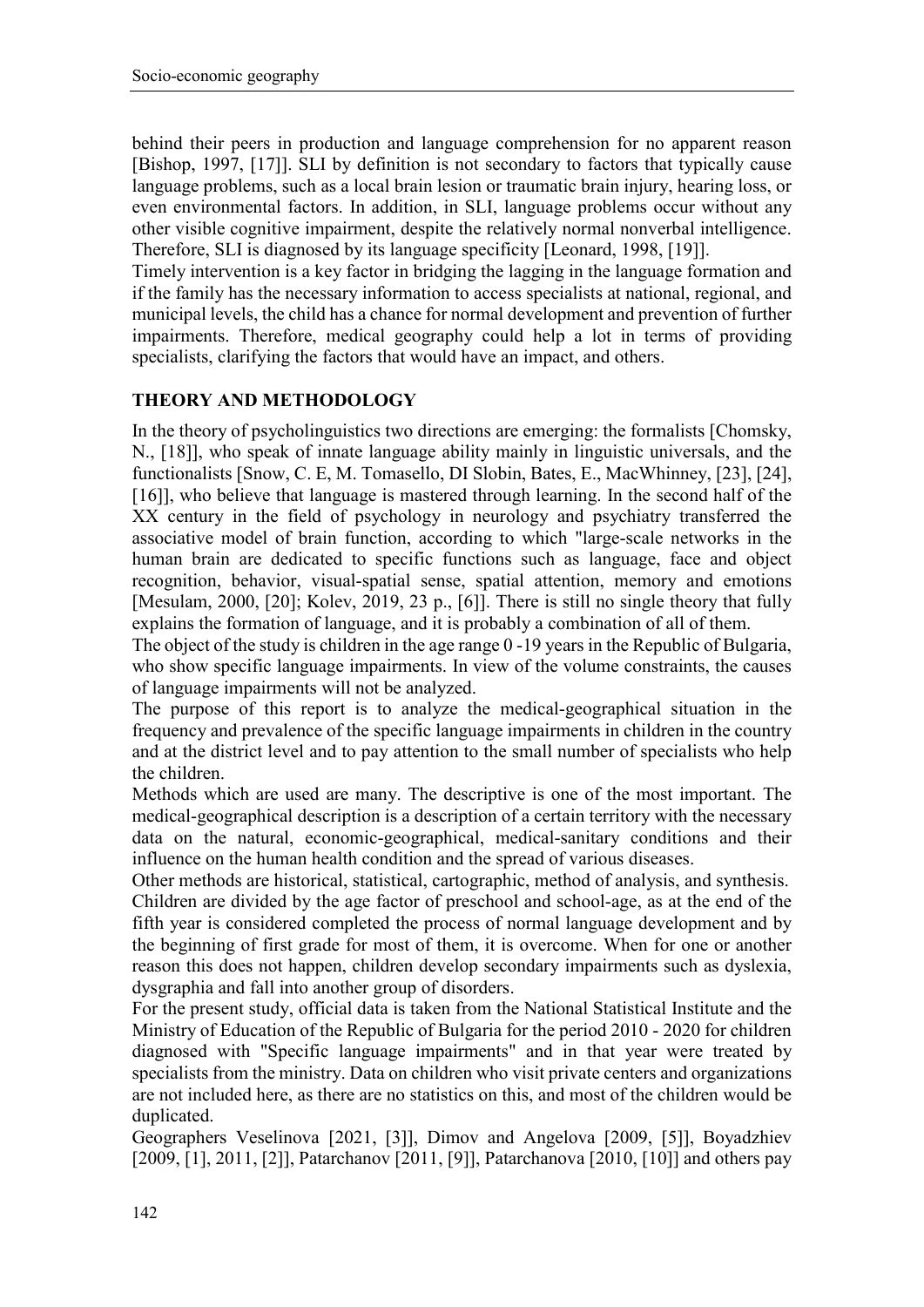attention to issues related to the theoretical foundations of medical geography [Veselinova, 2021, [3]], the application of some spatial models in medical and geographical research [Patarchanov, 2011, [9]], the spread of various diseases in Bulgaria [Boyadzhiev, 2011, [2]], medical geography of Italy [Boyadzhiev, 2009, [1]] and others. Patarchanova works on issues related to human health and the environment [2010, [10]]. Veselinova [2021, [4]] also considers the problems related to medical-geographical cohesion.

The relationship between the quality of environmental components and human health has been studied by Staneva et al. [2016, [12], 2016, [14]]. The impact of geopathogenic zones on child development and learning abilities has been studied by Staneva and Marinov [2012, [11], 2015, [13]].

## **RESULTS AND DISCUSSION**

The population of the Republic of Bulgaria has been steadily declining since 1989, according to national censuses conducted in 1992, 2001, 2011, 2021.

Table № 1 shows the total number of children with specific language impairments and the total number of speech therapists, in Bulgaria and by district, for three selected years - 2010, 2015, 2020. The review is for a ten-year period, between two censuses in the country after the beginning of its membership in the European Union.

The presented data show that the age group 0-19 years decreased by 104 700 people for the period. The districts of Varna, Plovdiv, and Sofia have an increase in children by 594 people, 359 people, 28,317 people. In all other districts, their number is significantly reduced. The reasons for this decrease are many, but some of the main ones are the aging population and the high level of emigration of young people to the big cities of the country and abroad.

The number of speech therapists has increased significantly - almost 3.5 times or 246.25%. This suggests that with the reduction of children and the increase in the number of specialists, there will be more than the necessary time to work with children with specific language impairments. In 2020, the statistics report a low number of specialists in the districts of Razgrad, Kardzhali, Gabrovo, Vidin, Lovech, Kyustendil, Montana. The best-provided districts with speech therapists are the districts of Sofia - city, Varna, Plovdiv, Blagoevgrad, Burgas.

After the democratic changes in Bulgaria (1989), the deinstitutionalization of work for children with impairments began, which led to the establishment of small centers with specialists. These are the regional resource centers and the speech therapy centers in the cities of Sofia and Varna. Children with developmental problems have been served by auxiliary schools and specialized kindergartens, which are very few. Speech therapy centers in Sofia and Varna at that time were the only ones to offer services outside these institutions, in which children with specific language impairments fall. According to Mikhailova and Mitova: "Like any change in values, change in the broadest sense of the word is slower and more difficult. It still faces barriers in the thinking of some people, including politicians and managers. [Mikhailova [2010], [8]; Mitova [2016], [7]].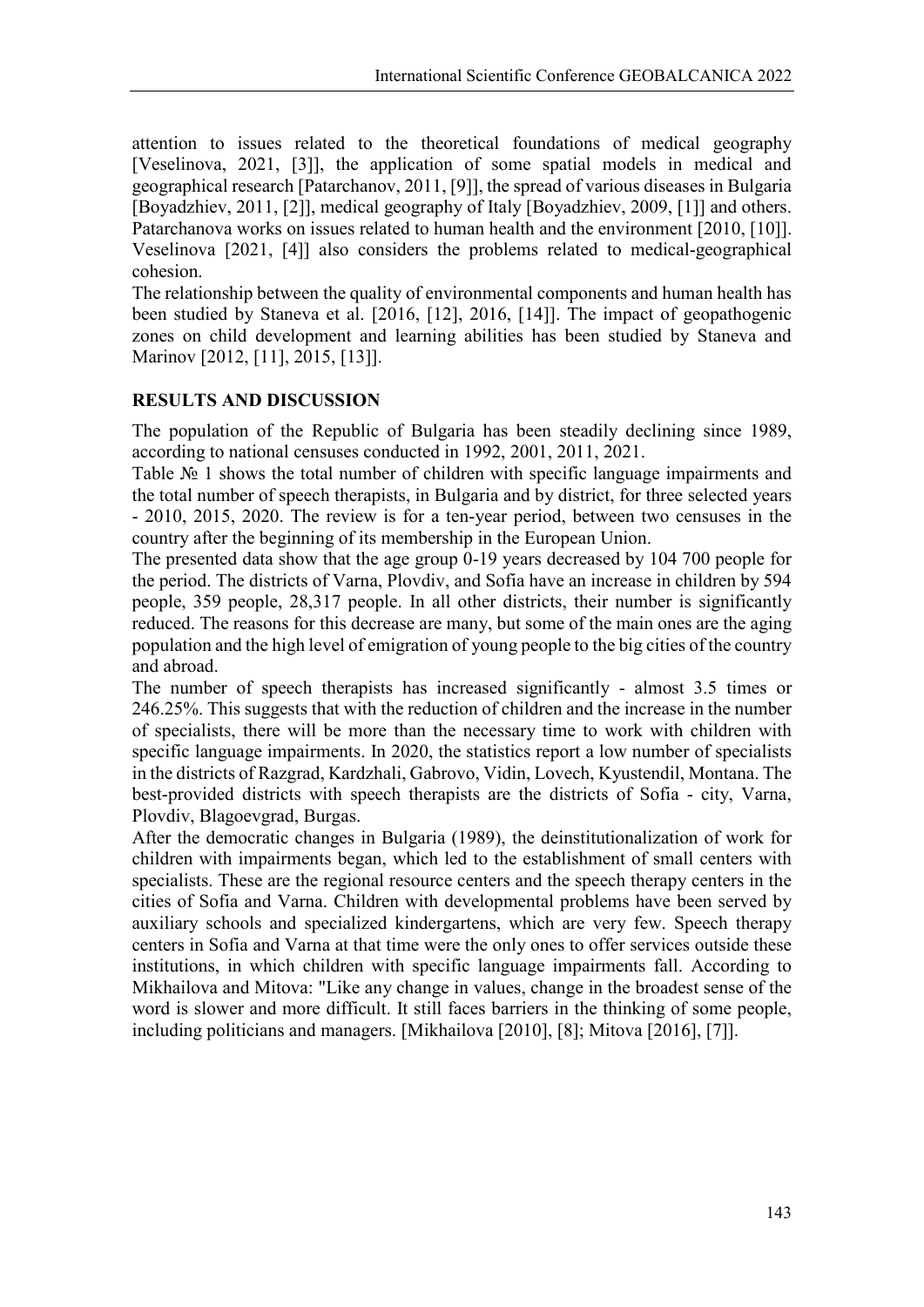| Population 0                                                                                                | Language<br>Specific | 2010-2011<br>Language<br>Specific | Speech | Number of children with specific language impairments and speech therapists by districts in Bulgaria, 2020<br>Children per 1 | Population 0     | Tabl. Nº 1<br>Language<br>Specific | 2015-2016<br>Language<br>Specific                          | Speech          | Children per           | Population 0     | Language<br>Specific           | 2019-2020<br>Language<br>Specific | Speech                           | Children per           |
|-------------------------------------------------------------------------------------------------------------|----------------------|-----------------------------------|--------|------------------------------------------------------------------------------------------------------------------------------|------------------|------------------------------------|------------------------------------------------------------|-----------------|------------------------|------------------|--------------------------------|-----------------------------------|----------------------------------|------------------------|
| therapist<br>speech<br>therapists<br>impairment<br>School age<br>Preschool age<br>impairment<br>$-19$ years |                      |                                   |        |                                                                                                                              | $-19$ years      | Preschool age<br>impainment        | impairment<br>School age                                   | therapists      | 1 speech<br>therapist  | $-19$ years      | impairment<br>Preschool<br>age | impairment<br>School age          | therapists                       | 1 speech<br>therapist  |
| 4,785714286<br>11,80416667<br>240<br>28<br>1650<br>94<br>1183<br>$\overline{40}$<br>1417952<br>65503        |                      |                                   |        |                                                                                                                              | 1311257<br>58947 | 1664<br>28                         | 2049<br>70                                                 | 465<br>30       | 7,9849462<br>3,2666667 | 1313252<br>58264 | 2362<br>39                     | 2704<br>86                        | 831<br>42                        | 6,0962696<br>2,9761905 |
| $\overline{12}$<br>57<br>45<br>85581                                                                        |                      |                                   |        | 11,8333333                                                                                                                   | 82247            | 57                                 | 129                                                        | 32              | 5,8125                 | 83239            | 63                             | 103                               | 38                               | 4,3684211              |
| 4<br>85<br>163<br>92749                                                                                     |                      |                                   |        | $\infty$                                                                                                                     | 91129            | 283                                | 110                                                        | $\ddot{ }$      | 8.0204082              | 93343            | 361                            | 321                               | S <sub>5</sub>                   | 8.0235294              |
| $\overline{14}$<br>59<br>29<br>45799                                                                        |                      |                                   |        | 6,285714286                                                                                                                  | 40971            | 9                                  | 100                                                        | $\overline{16}$ | 6,625                  | 39366            | $\frac{16}{2}$                 | 75                                | 26                               | 3,5                    |
| Ó<br>45<br>4<br>18125                                                                                       |                      |                                   |        | 5,44444444                                                                                                                   | 14779            | 16                                 | 22                                                         | $\overline{10}$ | 3,8                    | 13396            | 22                             | 39                                | $\Xi$                            | 6,1                    |
| L<br>$\overline{19}$<br>Q<br>37291                                                                          |                      |                                   |        |                                                                                                                              | 31203            | $\approx$                          | 48                                                         | $\overline{c}$  | 4,8333333              | 29408            | L                              | 32                                | 25                               | 1,56                   |
| 6<br>$\overline{a}$<br>$\overline{19}$<br>20818                                                             |                      |                                   |        | 6,666666667                                                                                                                  | 17242            | $^{24}$                            | 42                                                         | 7               | 9,4285714              | 16468            | 19                             | 23                                | Ó                                | 4,6666667              |
| $\infty$<br>$^{23}$<br>$\overline{12}$<br>38315                                                             |                      |                                   |        | 4,375                                                                                                                        | 33679            | $\mathbf{r}$                       | 30                                                         | $\overline{15}$ | 2,8                    | 32182            | 45                             | 56                                | $\overline{1}9$                  | 5,3157895              |
| 4<br>$\overline{17}$<br>4<br>31862                                                                          |                      |                                   |        | 5,25                                                                                                                         | 27694            | 8                                  | $\overline{31}$                                            | 9               | 5 <sub>0</sub>         | 29246            | 23                             | $\ddagger$                        | ŗ                                | 9,5714286              |
| 7<br>54<br>6<br>23831                                                                                       |                      |                                   |        | 8,571428571                                                                                                                  | 19758            | $\overline{c}$                     | 100                                                        | S               | $\overline{c}$         | 18835            | $\overline{21}$                | 89                                | $\equiv$                         | 8,0909091              |
| 8<br>$\overline{31}$<br>٣<br>27837                                                                          |                      |                                   |        | 4,75                                                                                                                         | 23280            | $\approx$                          | 33                                                         | 7               | 6,1428571              | 22157            | $\overline{1}$                 | $\frac{34}{3}$                    | $\equiv$                         | 4,3636364              |
| 4<br>104<br>32<br>28271                                                                                     |                      |                                   |        | 34                                                                                                                           | 24653            | $\Xi$                              | 53                                                         | Ó               | 7,444444               | 22968            | S                              | $33\,$                            | $\overline{1}$                   | 3,1666667              |
| 8<br>57<br>22<br>59057                                                                                      |                      |                                   |        | 9,875                                                                                                                        | 51765            | 68                                 | 75                                                         | $\mathbf{r}$    | $\equiv$               | 50545            | 80                             | 74                                | 27                               | 5,7037037              |
| 2<br>27<br>13<br>21379                                                                                      |                      |                                   |        | $\approx$                                                                                                                    | 19573            | $\overline{1}$                     | 26                                                         | L               | 5,7142857              | 19632            | $\overline{4}$                 | 51                                | $\mathbf{r}$                     | 7,5833333              |
| Ó<br>82<br>$30\,$<br>53393                                                                                  |                      |                                   |        | 12.44444444                                                                                                                  | 45158            | 46                                 | 95                                                         | Ó               | 15,666667              | 43632            |                                | 78                                | 77                               | 5,6296296              |
| 19<br>$\overline{5}$<br>83<br>128903                                                                        |                      |                                   |        | 9,315789474                                                                                                                  | 124777           | 81                                 | 119                                                        | $\overline{16}$ | 12.5                   | 129262           | 99                             | 150                               | 43                               | 5.790697               |
| $\overline{\phantom{0}}$<br>32<br>$\infty$<br>26896                                                         |                      |                                   |        | $\overline{40}$                                                                                                              | 21805            | L                                  | 26                                                         | ſ               | 4,7142857              | 20215            | ó                              | $\overline{31}$                   | $\overline{ }$                   | 5,7142857              |
| $\infty$<br>$\overline{7}$<br>37<br>42723                                                                   |                      |                                   |        | 13,875                                                                                                                       | 37437            | 43                                 | 29                                                         | Q               | 8                      | 36344            | 55                             | $\mathfrak{L}$                    | $\overline{\mathbf{u}}$          | 8,9166667              |
| 4<br>29<br>16<br>24128<br>48293                                                                             |                      |                                   |        | 11,25<br>7,2                                                                                                                 | 20376            | 47                                 | 84                                                         | $\overline{10}$ | 13.1                   | 19659            | 50                             | $\frac{4}{6}$                     | $\frac{1}{6}$<br>$\overline{17}$ | $\circ$                |
| 5<br>23<br>13                                                                                               |                      |                                   |        |                                                                                                                              | 44953            | 29                                 | 26                                                         | $\circ$         |                        | 44511            | $\overline{+}$                 | 43                                |                                  | 4,9411765              |
| 35,8333333<br>6<br>145<br>$\sqrt{2}$<br>21072                                                               |                      |                                   |        |                                                                                                                              | 17140            | 103                                | 102                                                        | 9               | 34,166667              | 15652            | 173                            | 169                               | 23                               | 14,869565              |
| 32<br>174<br>428<br>223140                                                                                  |                      |                                   |        | 18,8125                                                                                                                      | 235634           | 559                                | 327                                                        | 120             | 7.3833333              | 251457           | 788                            | 502                               | 219                              | 5,890411               |
| 7,875<br>$\infty$<br>60<br>3<br>46412                                                                       |                      |                                   |        |                                                                                                                              | 42667            | $\overline{32}$                    | $\frac{3}{2}$                                              | $\overline{c}$  | 10,416667              | 42687            | 33                             | 129                               | 20                               | 5                      |
| 10.4<br>$\supseteq$<br>79<br>25<br>66694                                                                    |                      |                                   |        |                                                                                                                              | 61220            | $^{28}$                            | 112                                                        | $\overline{1}$  | $\overline{10}$        | 61473            | 73                             | 142                               | 24                               | 8,9583333              |
| 4<br>39<br>$\frac{6}{2}$<br>26939                                                                           |                      |                                   |        | 13,75                                                                                                                        | 22455            | 47                                 | 51                                                         | 3               | 32,666667              | 21505            | 99                             | 157                               | $\overline{1}$                   | 18,285714              |
| 3<br>32<br>$^{24}$<br>47234                                                                                 |                      |                                   |        | 18,66666667                                                                                                                  | 43758            | 33                                 | 58                                                         | 20              | 4,55                   | 42668            | 45                             | 68                                | $^{29}$                          | 3,8965517              |
| 5<br>36<br>$\overline{16}$<br>39343                                                                         |                      |                                   |        | 10.4                                                                                                                         | 33308            | $\overline{16}$                    | 29                                                         | 17              | 2,6470588              | 31858            | 25                             | 2                                 | 32                               | 2,78125                |
| 5<br>$\frac{8}{2}$<br>Ç<br>26364                                                                            |                      |                                   |        | 5,4                                                                                                                          | 23649            | 23                                 | 29                                                         | 4               | 13                     | 23280            | 43                             | 34                                | $\overline{1}$                   | 5,5                    |
|                                                                                                             |                      |                                   |        |                                                                                                                              |                  |                                    | Source: National statistical institute; Ministry of health |                 |                        |                  |                                |                                   |                                  |                        |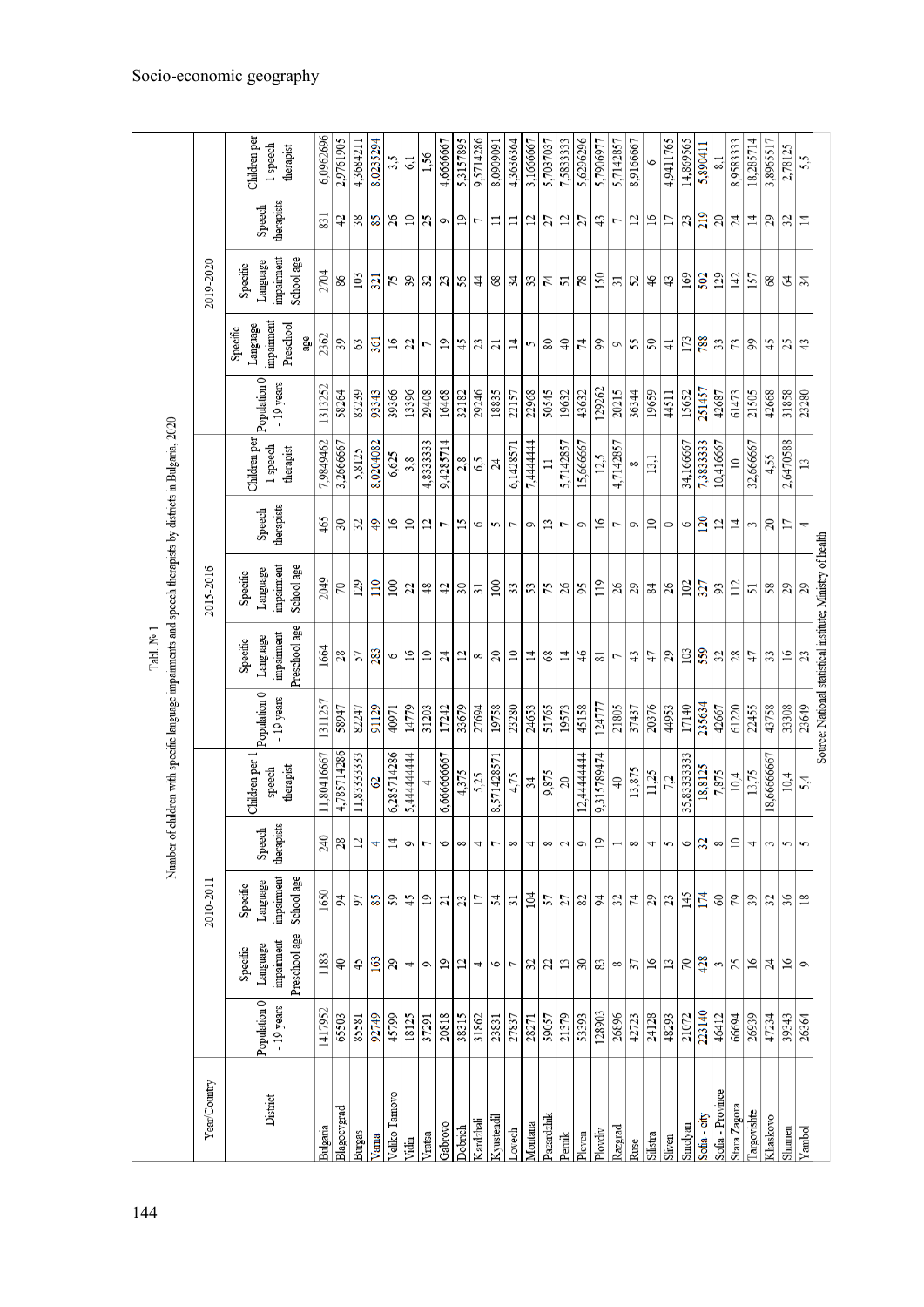Data for some districts in the table show very few children with specific language impairments. It remains doubtful that a large proportion of children with such disorders have not been diagnosed and registered by speech therapists in the country. In some districts, such as Razgrad and Kardzhali, for some children, the mother language is not Bulgarian. These children do not fall into the clinical picture of the specific language impairments as a primary impairment.

The attached mapscheme shows the number of children with specific language impairments in districts in Bulgaria for 2020. The highest number of children is reported in the large regional centers, while the lowest number is observed in the border areas that are depopulated, areas with an aging population and deteriorating economic profiles. A complete change is needed in the early diagnosis of children with specific language impairments. It is very important for parents with lower education to be covered by the relevant structures, to be aware of the early signs of the impairments and where they can get the necessary help and understanding.



**Figure 1**. Mapscheme of the number of children with specific language impairments by districts in Bulgaria, 2020. Source: National statistical institute; Ministry of health

#### **CONCLUSION**

Early diagnosis and initiation of speech-enhancing therapy are very important when there is a need to work with children with specific language impairments. The number of speech therapists, which work with children with impairments, is of great importance. The fewer children are allocated to an average speech therapist, the more time and resources the specialist will be able to devote to each child. Often children do not have individual therapy but are included in the programs of small groups, which do not always meet the individual needs of children. At the same time, speech therapists have therapeutic sessions once a week, and in some more severe cases or temporary absence of another child - twice a week, which is insufficient. Improvements are needed in the relation to the collection of data on children with language impairments. This includes families who decide to visit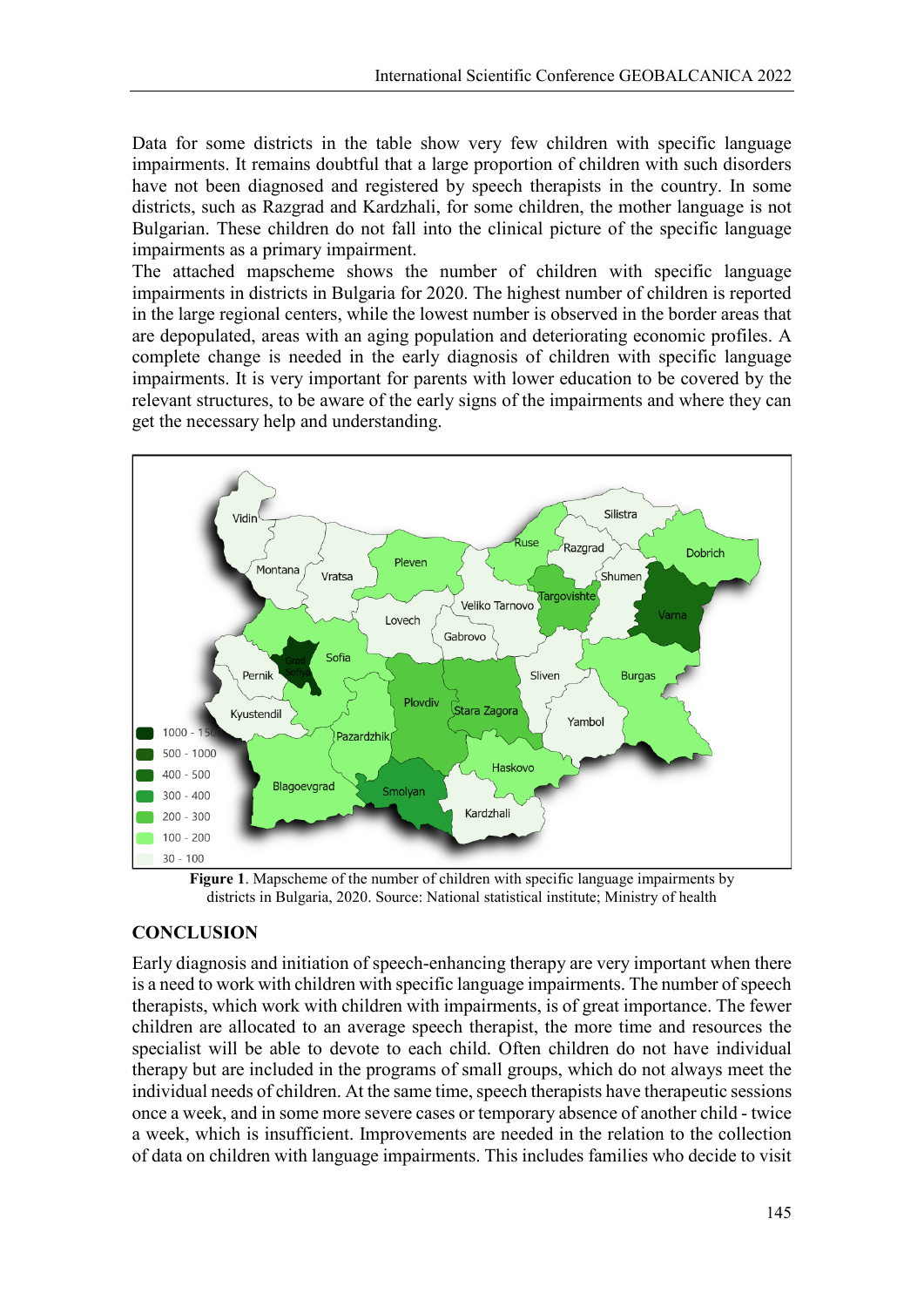a private speech therapist and do not register with the speech therapy center of the specific district and municipality where they live. Private speech therapists are not obliged to submit a number of children with language impairments to the Ministry of Health, the Ministry of Education and Science. In this way, the data are distorted, and the frequency of specific language impairments is in fact higher.

Medico-geographical analyzes are of particular help. In practice, they show the need for specialists and where it is necessary to focus efforts to improve the medical and geographical situation in a particular area.

#### **REFERENCES**

[1] Бояджиев, В. (2009) Медицинската география в Италия. Сб. Доклади, Симпозиум "Природа-здраве", Българско дружество по медицинска география, Издателство на Съюза на учените в България, С.; Boyadzhiev, V. (2009) Meditsinskata geografiya v Italiya. Sb. Dokladi, Simpozium "Priroda-zdrave", Bŭlgarsko druzhestvo po meditsinska geografiya, Izdatelstvo na Sŭyuza na uchenite v Bŭlgariya, S.

[2] Бояджиев, В. (2011) Географска характеристика на туберкулозното заболяване сред донаборниците и срочнослужащите в армията в годините преди Балканската война. Сб. Доклади VIII национален конгрес по медицинска география с международно участие, Българско дружество по медицинска география, С.; Boyadzhiev, V. (2011) Geografska kharakteristika na tuberkuloznoto zabolyavane sred donabornitsite i srochnosluzhashtite v armiyata v godinite predi Balkanskata voĭna. Sb. Dokladi VIII natsionalen kongres po meditsinska geografiya s mezhdunarodno uchastie, Bŭlgarsko druzhestvo po meditsinska geografiya, S.

[3] Веселинова, Н. (2021) Медицинската география – постижения и надежди. С.; Veselinova, N. (2021) Meditsinskata geografiya – postizheniya i nadezhdi. S.

[4] Веселинова, Н. (2021) Медико-географската кохезия в България. Устойчиво развитие и социално-икономическа кохезия през XXI век – тенденции и предизвикателства, т. 2, издателство: Академично издателство "Ценов" Свищов, стр.:335-342, ISSN (print):978-954-23-2069-2, ISSN (online):978-954-23-2070-8; Veselinova, N., (2021) Mediko-geografskata kokheziya v Bŭlgariya. Ustoĭchivo razvitie i sotsialno-ikonomicheska kokheziya prez XXI vek – tendentsii i predizvikatelstva, t. 2, izdatelstvo: Akademichno izdatelstvo "Tsenov" Svishtov, str.:335-342, ISSN (print):978-954-23-2069-2, ISSN (online):978-954-23-2070-8

[5] Димов, Н., В. Ангелова. (2009) Затлъстяването на населението в Европа: регионален анализ и тенденции. Сб. Доклади, Симпозиум "Природа-здраве", Българско дружество по медицинска география, Издателство на Съюза на учените в България, С.; Dimov, N., V. Angelova. (2009) Zatlŭstyavaneto na naselenieto v Evropa: regionalen analiz i tendentsii. Sb. Dokladi, Simpozium "Priroda-zdrave", Bŭlgarsko druzhestvo po meditsinska geografiya, Izdatelstvo na Sŭyuza na uchenite v Bŭlgariya, S.

[6] Колев, Д. (2019) Атлас Поведенческа и Когнитивна невроанатомия ISBN: 978-619-188- 225-0; Kolev, D. (2019) Atlas Povedencheska i Kognitivna nevroanatomiya ISBN: 978-619-188- 225-0

[7] Митова Ек. (2016) Ролята на екипа в преодоляване на медико-социални проблеми на лицата с умствена изостаналост живеещи в ЦНСТ", списание

"Асклепий" ISSN: 1310-0637; Mitova Ek. (2016) Rolyata na ekipa v preodolyavane na medikosotsialni problemi na litsata s umstvena izostanalost zhiveeshti v TSNST", spisanie "Asklepiĭ" ISSN: 1310-0637

[8] Михайлова, Д., Р. Попова (2010) Опитът на България в процеса на

деинституционализация и децентрализация на социалните услуги и ролята на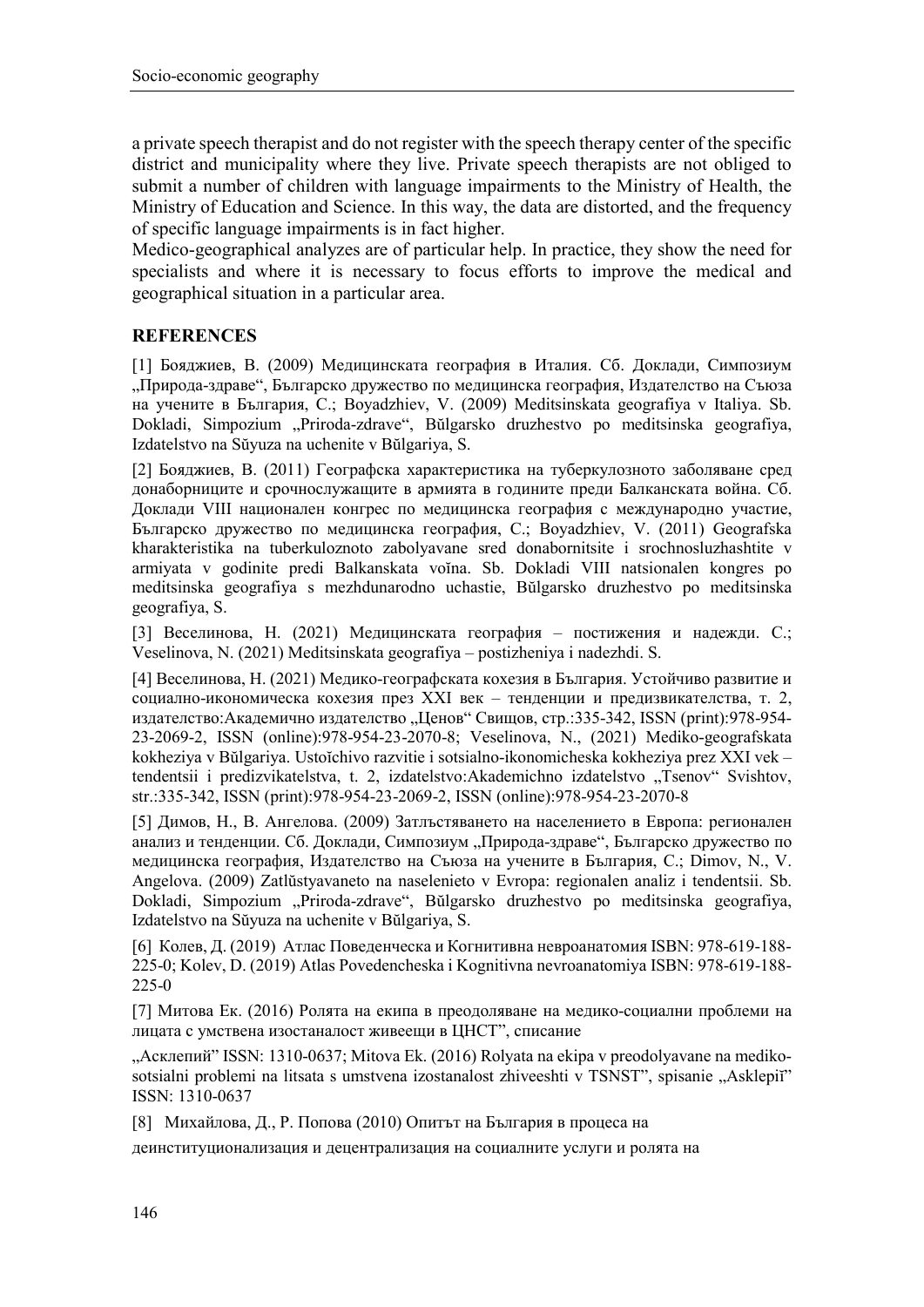гражданския сектор като инициатор и доставчик, Сдружение "Знание" гр. Ловеч,

2010 г. по проект: "Partners for social societies" project under IPA Strengthening

Serbia-EU Civil Society Dialogue (Reference: Europe Aid / 129362/L/ACT/RS

Grand contract: 2010/243-468); Mikhaĭlova, D., R. Popova (2010) Opitŭt na Bŭlgariya v protsesa na deinstitutsionalizatsiya i detsentralizatsiya na sotsialnite uslugi i rolyata na grazhdanskiya sektor kato initsiator i dostavchik, Sdruzhenie "Znanie" gr. Lovech, 2010 g. po proekt: "Partners for social societies" project under IPA Strengthening Serbia-EU Civil Society Dialogue (Reference: Europe Aid / 129362/L/ACT/RS Grand contract: 2010/243-468)

[9] Патарчанов, Пл. (2011) За приложението на някои пространствени модели в медикогеографските изследвания. Сб. Доклади VIII национален конгрес по медицинска география с международно участие, Българско дружество по медицинска география, С.; Patarchanov, Pl. (2011) On the application of some spatial models in medical geographic research. Sat Papers VIII National Congress of Medical Geography with International Participation, Bulgarian Society of Medical Geography, S.

[10] Патарчанова, Ем. (2010) Географска среда - алтернативен туризъм - човешко здраве: една добра практика. Сб. Доклади VIII национален конгрес по медицинска география с международно участие, Българско дружество по медицинска география, С.; Patarchanova, Em. (2010) Geografska sreda - alternativen turizŭm - choveshko zdrave: edna dobra praktika. Sb. Dokladi VIII natsionalen kongres po meditsinska geografiya s mezhdunarodno uchastie, Bŭlgarsko druzhestvo po meditsinska geografiya, S.

[11] Станева, К., Маринов, Е. (2012). Влияние на геопатогенните зони върху детското развитие. Специална педагогика, № 1, 34-42.; Staneva, K., Marinov, E. (2012). Vliyanie na geopatogennite zoni vŭrkhu det·skoto razvitie. Spetsialna pedagogika, № 1, 34-42.

[12] Станева, К., Маринов, Е. (2016). Приложение на антропометричните показатели като индикатор за екологично замърсяване. Издателски комплекс на НВУ "Васил Левски",169-178.ISSN 2367-7481.; Staneva, K., Marinov, E. (2016). Prilozhenie na antropometrichnite pokazateli kato indikator za ekologichno zamŭrsyavane. Izdatelski kompleks na NVU "Vasil Levski",169-178.ISSN 2367-7481.

[13] Станева, К., Маринов, Е., Маринов, М. (2015). Скрининг на геопатогенни зони – възможности и решения за неутрализирането им. Геология и минерални ресурси, ISSN 1310-2265, 7, 32-35.; Staneva, K., Marinov, E., Marinov, M. (2015). Skrining na geopatogenni zoni – vŭzmozhnosti i resheniya za neutraliziraneto im. Geologiya i mineralni resursi, ISSN 1310- 2265, 7, 32-35.

[14] Станева, К., Цветкова, Е. (2016). Геомедицински предпоставки за повишаване качеството на живот в трансграничен район България – Сърбия. Сп. Управление и устойчиво развитие, ЛТУ, 18, vol. 54, 41-47. ISSN 1311-4506.; Staneva, K., Tsvetkova, E. (2016). Geomeditsinski predpostavki za povishavane kachestvoto na zhivot v transgranichen raĭon Bŭlgariya – Sŭrbiya. Sp. Upravlenie i ustoĭchivo razvitie, LTU, 18, vol. 54, 41-47. ISSN 1311-4506.

[15] Ценова, Цв. (2008) Основи на Логопедията. София; Tsenova, Tsv. (2008) Osnovi na Logopediyata. Sofiya

[16] Bates, E., MacWhinney, B. (1982) Functionalist Approach to Grammar. In E. Wanner & L.R. Gleitman (Eds.) Language Acquisition: The State of the Art (pp. 173–218). Cambridge, CUP

[17] Bishop, D. (1997). Uncommon understanding: Comprehension in specific language

impairment. Hove: Psychology Press

[18] Chomsky, N. (1965) Aspects of the Theory of Syntax. Cambridge, Mass.

[19] Leonard, L. (1998). Children with specific language impairment. Cambridge, Mass.:

MIT Press.